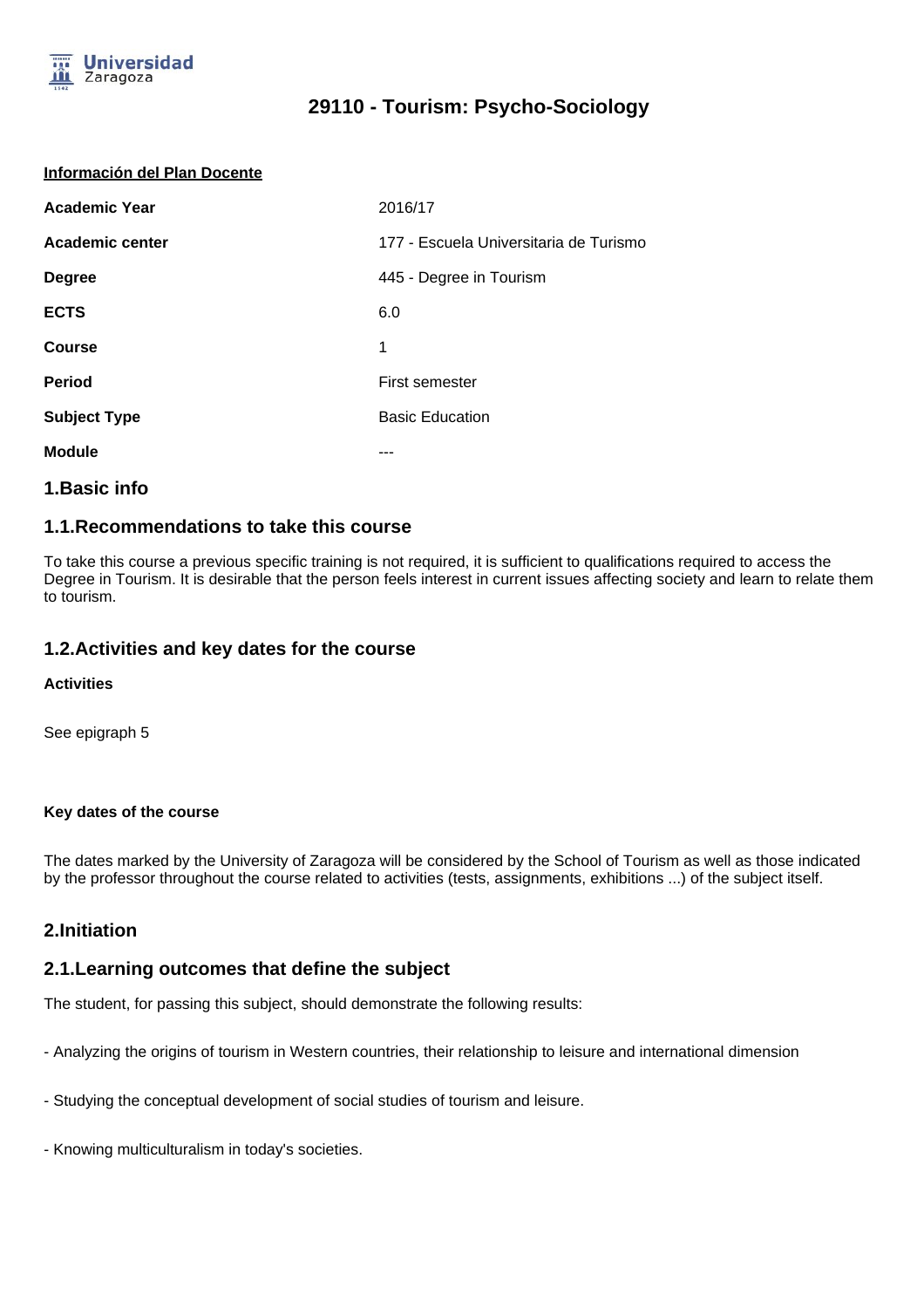

- Understanding the impacts of tourism and its social problems.
- Determinate the risks of tourism and leisure companies.
- Learning the basic concepts and methods of sociology.
- Learning to historically situate the phenomenon of modern tourist entertainment.
- Learning to detect (and sensitized with) differences in tourism behavior as sociological variables.
- Learning to detect (and sensitized with) the social impacts of tourism.

## **2.2.Introduction**

#### **Brief presentation of the subject**

Introduction to the sociological dimensions of the tourism phenomenon, especially taking into account the social dimensions of tourism behavior and the social consequences of this phenomenon both on tourists and host societies.

#### **Contents**

- Purpose and method of sociology.
- Work and leisure from a historical perspective.
- Tourism and Global Society: Meetings between societies.
- Historical Conformation of mass tourism: socioeconomic and cultural components.
- Economic, social and cultural transformations of mature capitalism: Differenced Tourist Products. Tourism activity as a way of social distinction.
- Tourists motivations.
- Socio-cultural impacts of tourism. The complex relationships between hosts and guests
- The particularities of tourism as a socio-economic activity of services.

## **3.Context and competences**

## **3.1.Goals**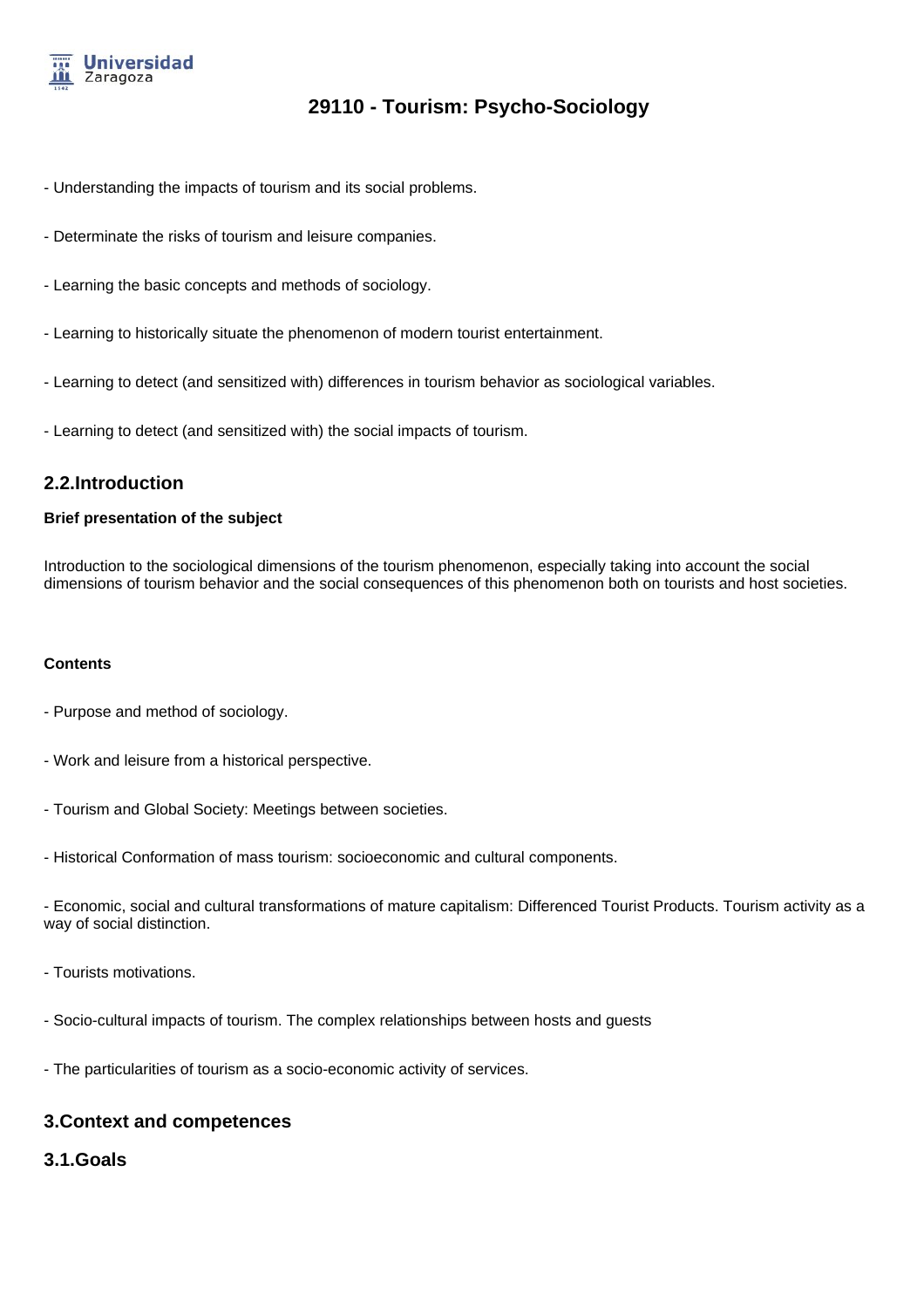

#### **The subject and its expected results meet the following approaches and objectives:**

Introduction to the sociological dimensions of the tourism phenomenon, especially taking into account the social dimensions of tourism behavior and the social consequences of this phenomenon both on tourists and host societies.

## **3.2.Context and meaning of the subject in the degree**

This is a subject within the "Basic Training" of the degree and the first course for the student understand the powerful of an activity unparalleled in the history of humanity, with multiple impact and responsible for deep and complex social changes: The Tourism.

## **3.3.Competences**

To pass the subject, students will be more competent to...

### **Specific Competences (CE)**

CE 1. Understand the principles of tourism: its spatial, social, cultural, political, economic and environmental.

CE 3. Understand the dynamic and evolving character of tourism and the new society of leisure

CE 31. Working in different socio-cultural environments.

### **Transversal competences (CT)**

CT1. Demonstrate, have and understand basic knowledge of matters related to the tourism from different scientific disciplines, its epistemological evolution and the relationship with other scientific disciplines that that are focused on it, based on the knowledge acquired in the secondary education, and to a level that ensures knowledge of the forefront in the study of this discipline.

CT 5. Develop learning skills necessary to undertake professional and academic work in tourism with a high degree of autonomy.

CT 8. Creativity and adaptability to the changing environment.

CT 11. Ability to teamwork, developing social and communication skills that allow students to leadership and motivation.

## **3.4.Importance of learning outcomes**

The student will know one of the human activities with more social significance such as tourism and its ability to transform destinations, cultures and people, analyzing the positive and negative effects of this social phenomenon.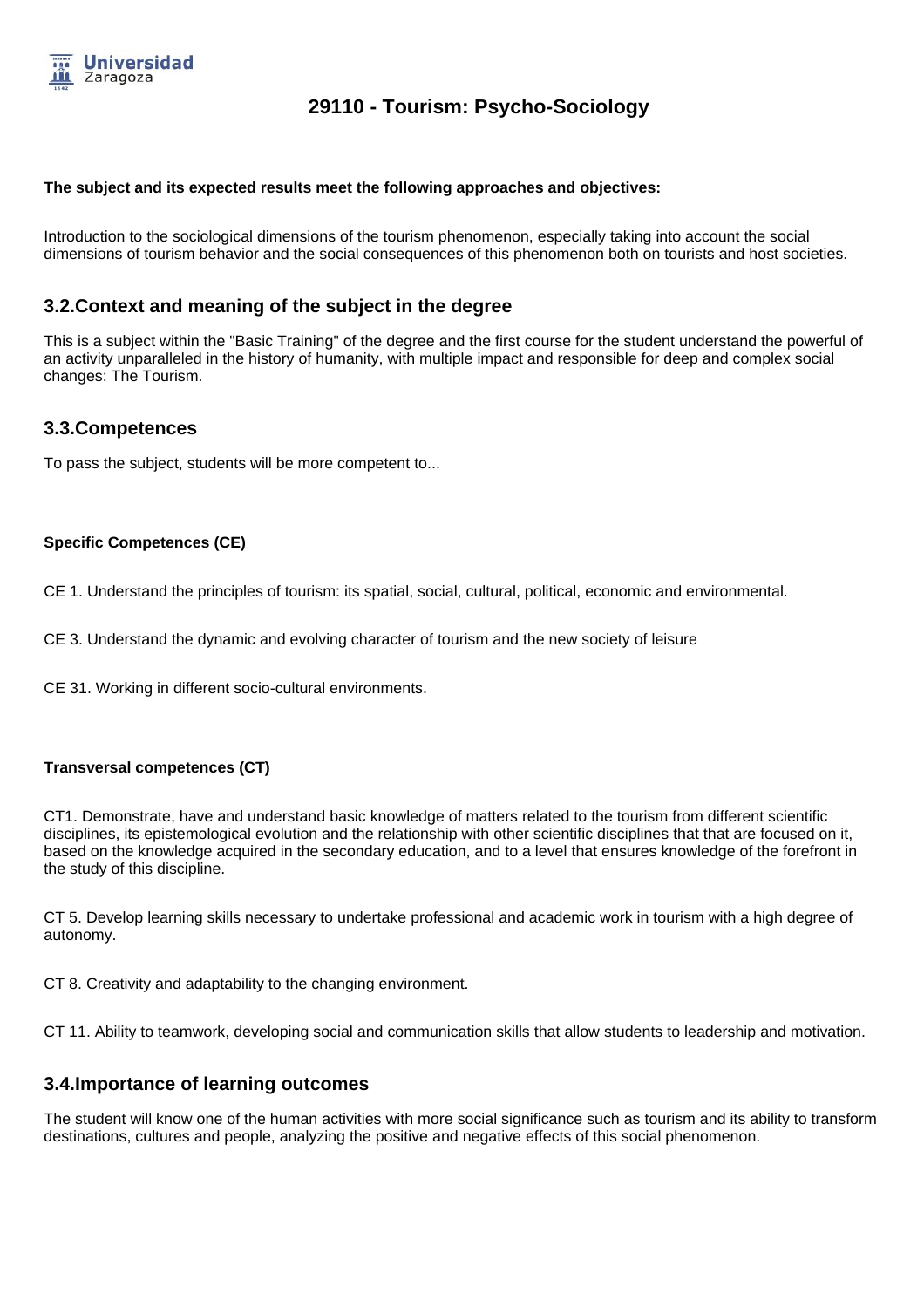

## **4.Evaluation**

The student must demonstrate that he/she has achieved the intended learning outcomes through the following evaluation activities

#### **Evaluation systems**

The student can choose from the following evaluation systems:

### **1) Assessment system by exam and portfolio**

For this type of evaluation regular class attendance is recommended and it requires participation in assignments, tasks and activities scheduled during the course.

The final mark for the course will be the weighted sum of the following evaluation activities:

**1.a. Student Portfolio:** The student will prepare a portfolio with the proposed work by the professor and will deliver each assignment on the dates previously indicated on the Moodle platform. For the evaluation of the portfolio will be necessary that at least 80% of the assignments are delivered within the period stipulated on Moodle. These works include, among others:

- Reading and analysis of scientific literature
- Analysis of actual cases related to social aspects of tourism
- Development of practical cases
- Summary of expert talks
- Development of essays on topics related to the subject
- Activities in small and large groups
- Participation in classroom discussions

These activities may be presented and discussed in class throughout the semester on the dates previously indicated on the Moodle platform. The content, quality of documentation, presentation, originality, and clarity of presentation will be assessed. To pass this part it will be necessary to get at least 5 in the portfolio.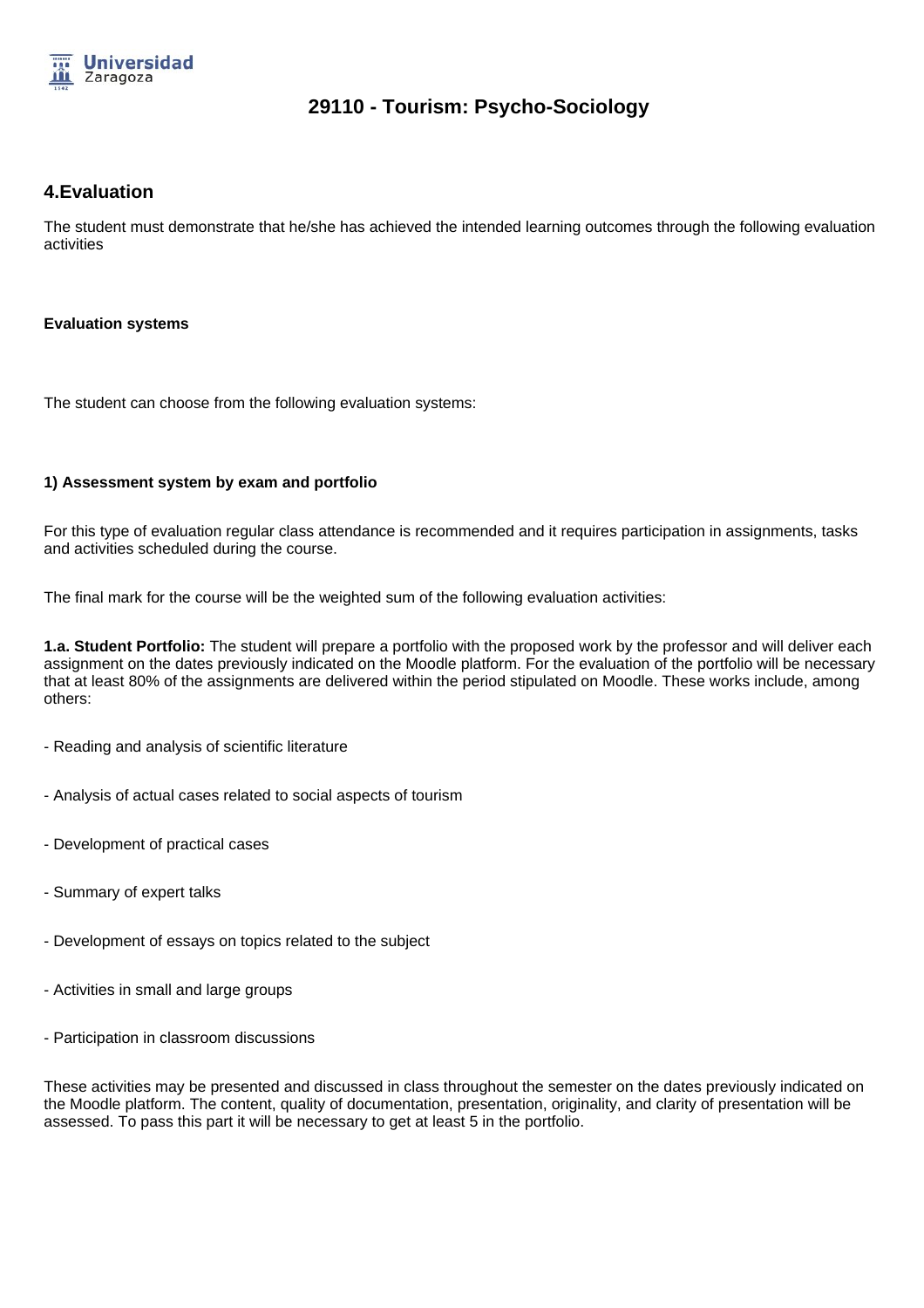

The evaluation of the portfolio with the above conditions will weight for 40% of the final mark. The final marks of the portfolio will be provided with at least one week in advance regarding the final exam, because if the students fail this part of the evaluation, they should opt for the final exam system (see point 2)

**1 B. Evaluation of theoretical contents:** On the date stipulated by the University of Zaragoza the students must attend the theoretical exam of the subject. The content will focus on 8 topics seen during the semester. In this test, the student must demonstrate the proper assimilation, understanding and application of the theoretical contents exposed in class. The test will consist of 5 essay questions.

To pass the exam, and be considered to make the mean with the portfolio, it will be necessary to get at least 5 in the mark.

The weighting of evaluation of theoretical content is 60% of the total score.

If the student fails this test, he/she must attend the June exam in which only final exam system can be chosen (see point 2).

#### **2) Assessment system by final exam**

Students who opt for this system or not pass the portfolio assessment should take a final exam at the end of the semester (according to University Zaragoza exams schedule) which will represent 100% of the final grade. This test will include both the contents of theoretical program (8 units) and the issues addressed in practical work. The structure of exam will be: 5 questions about theoretical content (50% of score) and 2 practical topics (50% of score). To pass this test a minimum mark of 5 must be obtained a rating in each one of the parts (theoretical and practical).

In the June only this system is available.

#### **Working time (in hours):**

Attendance to theoretical classes: 45

Attendance at practical classes: 15

Attendance to tutorships: 23

Assistance to various activities (seminars, visits to companies): 15

Preparation of lectures: 30

Preparation of practical classes: 15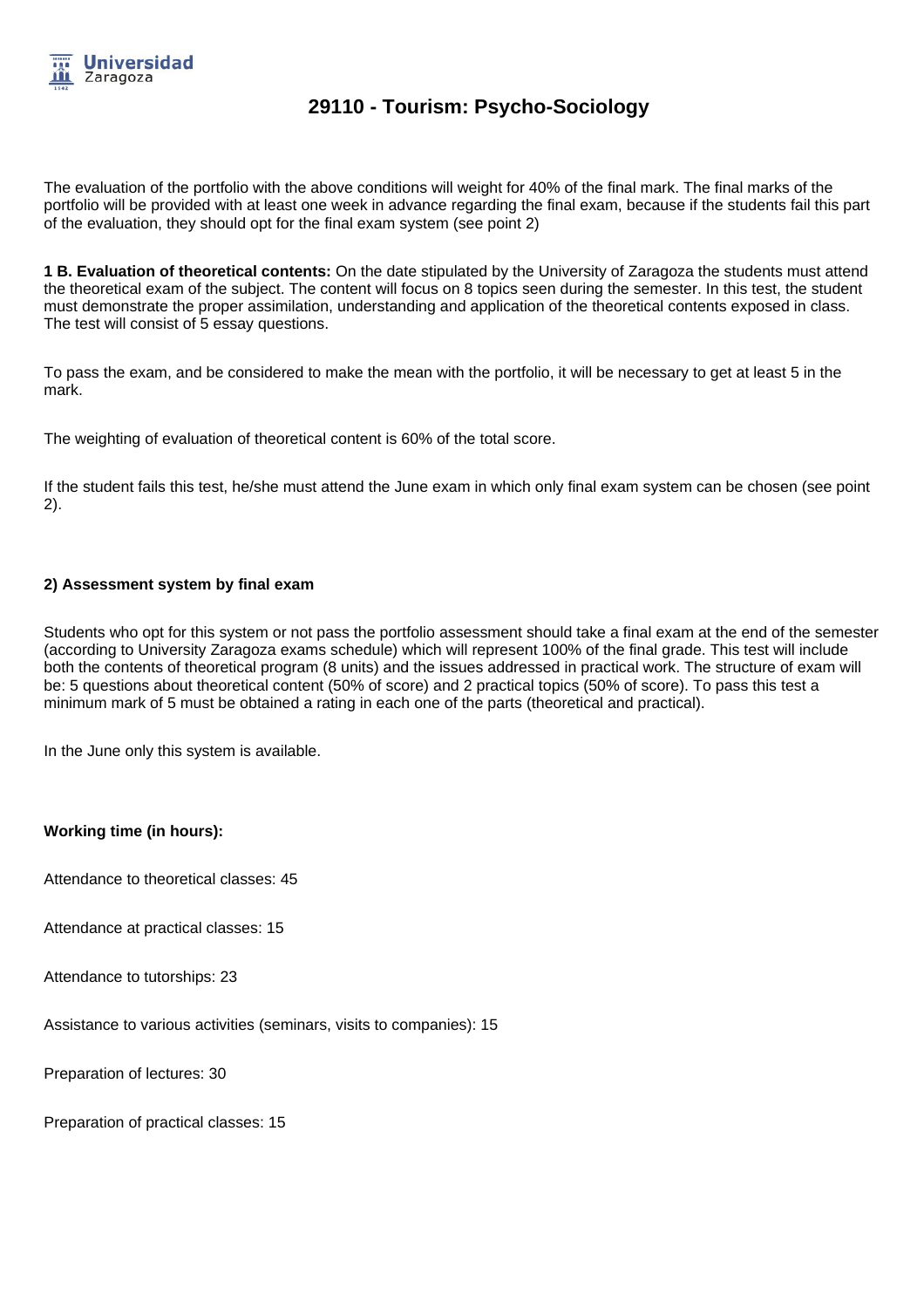

Examinations 7

Total student work: 150 (6 ECTS)

## **5.Activities and resources**

## **5.1.General methodological presentation**

The learning process that is designed for this subject is based on the following methodology:

- Participative lectures
- Individual and collective activities
- Small group tutoring
- Individual tutoring
- Case studies
- Document Analysis
- Experts talks
- Individual work
- Individual exam

## **5.2.Learning activities**

The program that is offered to help the student to achieve the expected results includes the following activities;

- Exhibitions, lectures, debates (CE1)(CE3)(CE31)
- Small group tutoring- ALL
- Tutoring -ALL
- Case studies -(CE 1) (CE3) (CT1) (CT11)
- Analysis of documents -(CE31)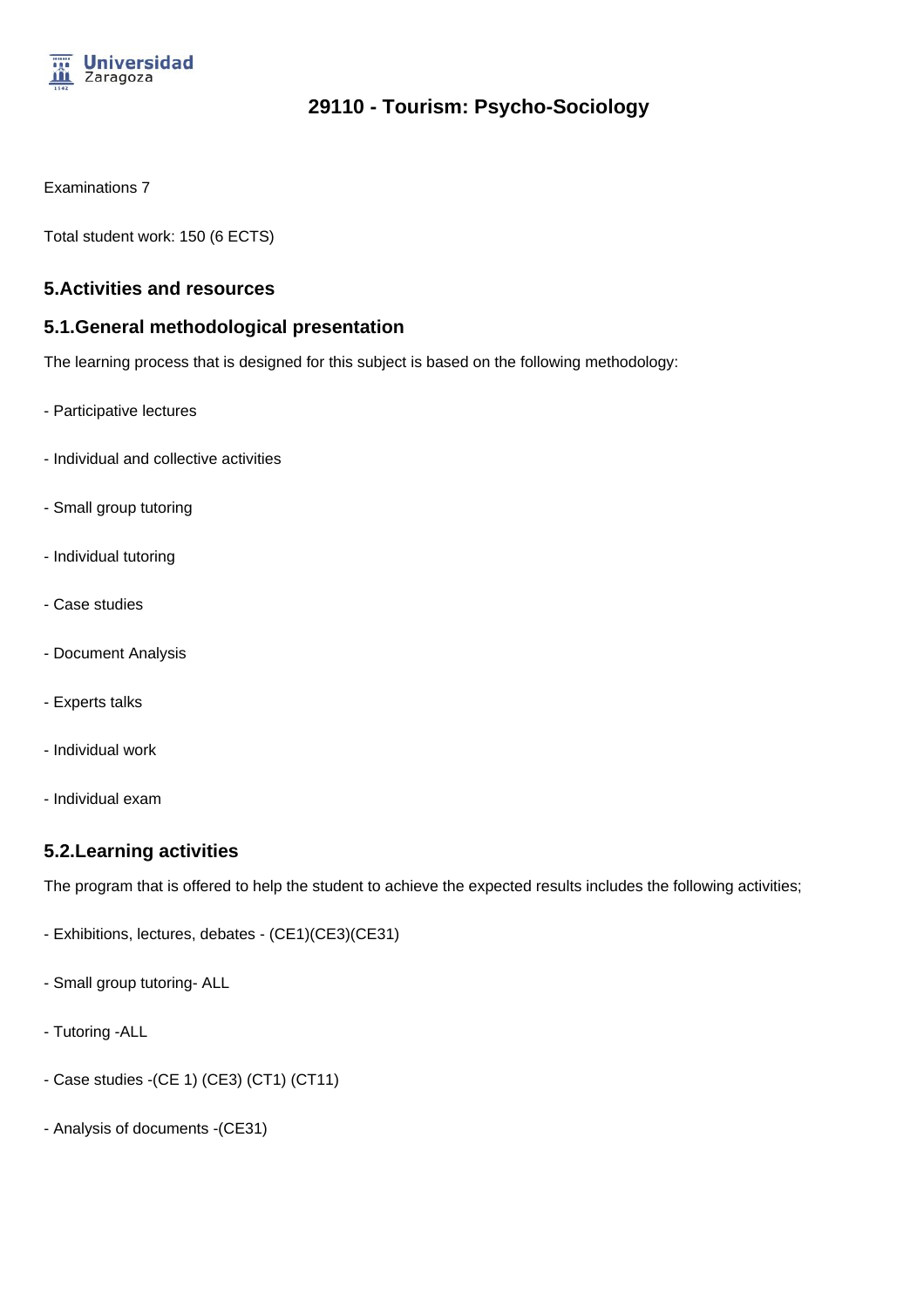

- Study -ALL

- Individual exam - ALL

## **5.3.Program**

UNIT 1. Purpose and method of Sociology.

- 1.1. Definition of Sociology
- 1.2. History of Sociology
- 1.3. Sociology as a science
- 1.4. Methodology. Social research
- UNIT 2. Work, leisure and tourism from a historical perspective.
- 2.1. Introduction to tourism from a social perspective.
- 2.2. Social history of work-life balance
- 2.3. Social history of tourism
- 2.4. Social history of tourism in Spain

UNIT 3. Historical Conformation of mass tourism: socioeconomic and cultural components.

- 3.1. Introduction: The 4 stages of tourism
- 3.2. Characterization of mass tourism
- 3.3. Causes of mass tourism
- 3.4. Effects of mass tourism
- 3.5. Case Study: Spain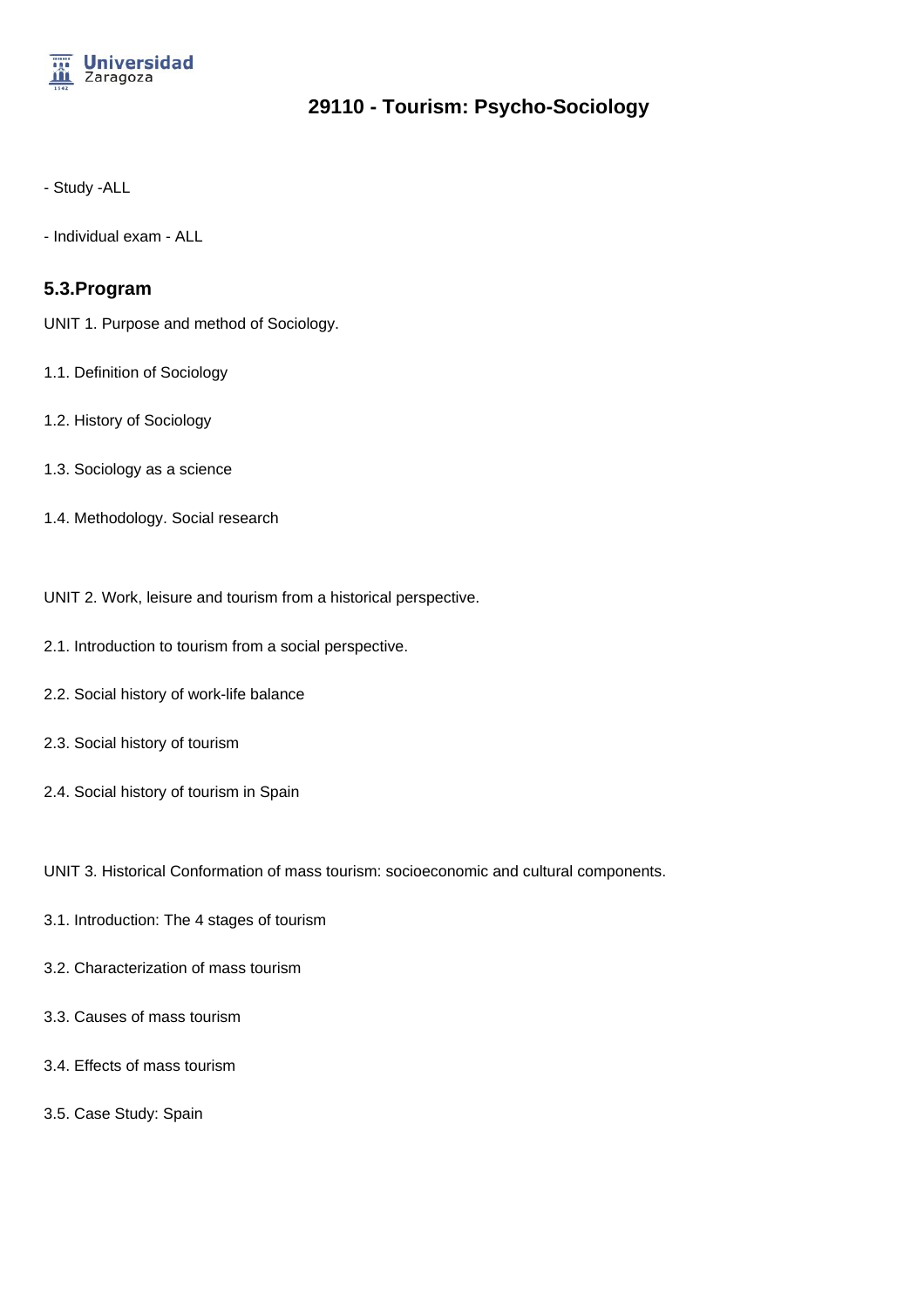

- UNIT 4. Economic, social and cultural transformations mature capitalism: Differentiated touristic products
- 4.1. Economic, social and cultural transformations in mature capitalism
- 4.2. Differentiated tourism products
- 4.3. Tourism as a form of social distinction
- 4.4. Tourism in the consumer society
- UNIT 5. The tourist motivations.
- 5.1. Introduction: but ... Why we are tourists?
- 5.2. Human needs
- 5.3. Determining factors for the tourists
- 5.4. Tourist Motivations

UNIT 6. Tourism and Global Society: Meetings between societies. Sociocultural impacts of tourism. The complex relationships between hosts and guests.

- 6.1. Tourism in the Global Society
- 6.2. Socio-cultural impacts of tourism on the tourists
- 6.3. Socio-cultural impacts of tourism on the host population
- 6.4. Solutions to the socio-cultural impacts of tourism
- UNIT 7. The peculiarities of tourism as a socio-economic activity of services.
- 7.1. Introduction: Work and tourism in modern society
- 7.2. Characteristics of tourism employment